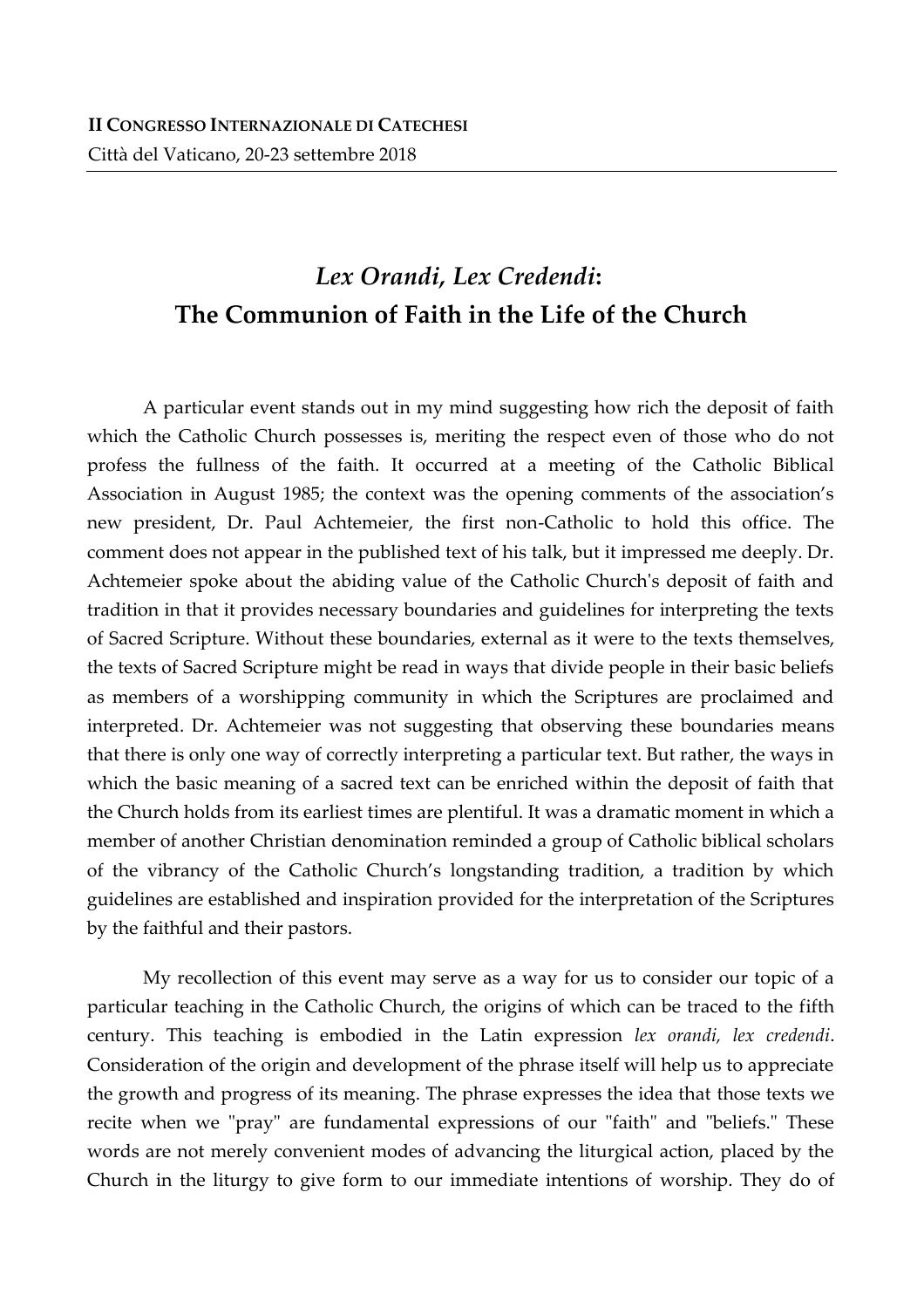course achieve that purpose, but their meaning extends far beyond their immediate use. These words are taken from and express the faith of the Church; when they are prayed, they become formative, instructive, and foundational for our life of faith. The words we hear and speak when we pray in the liturgy also have the effect of forming our belief, enabling us to understand better the faith that Christ gives us through the Church. Recited again and again, these words obtain both place and meaning in the mind and the heart of the believer.

The oft-cited source of this expression is Prosper of Aquitaine (390455), a disciple of the great St. Augustine of Hippo.<sup>1</sup> Prosper wrote, *ut legem credendi lex statuat supplicandi* (the law of prayer corroborates/authenticates/establishes the law of belief). Though Prosper's words articulate this idea succinctly and clearly, scholars assert that the meaning was understood by earlier theologians, including Hippolytus, Tertullian, Cyril of Jerusalem, Origen, Cyprian, Jerome and Augustine. We see this exemplified in the catechetical teaching of these earlier theologians on the rites of the liturgy and their biblical texts. These Church Fathers explained and interpreted the texts of the liturgy and sacraments, noting the importance of a clear understanding of the words for the spiritual well-being of those who participate in the liturgy. Thus we see in these catecheses how the early Church considered the liturgy, in both its texts and its rituals, as a way of placing before the faithful the essentials of belief that pertain to membership in the Christian body of the Church. Monsignor Irwin makes an important point in describing the meaning of *lex* in this particular context. Our present understanding of *lex* is often limited simply to "law"; but here it includes the foundations, principles, origins, and sources upon which belief is constructed, and thus comes to have significant impact on the life of the person of faith. <sup>2</sup> The celebration of the liturgy was the place where faith was both enacted and taught, given to the participants and kept alive for them. We tend to think of "law" as a code of conduct calling for strict observance and enforcement, relating to the legal and law enforcement professions. But *lex* in this context is more fully understood as that which makes it possible for someone to be drawn into a state of thinking and acting that carries with it a character of mystery, an unfolding of the depth of meaning and understanding, a spring of inspiration. Formation of the heart and mind takes place in the experience and prayer of the liturgy. Our engagement in worship brings us into dialogue with God; it

 $\overline{a}$ 

<sup>&</sup>lt;sup>1</sup> To a large extent, the historical material related to this topic is found in a fuller and more complete expression in two fine books by Monsignor Kevin Irwin of The Catholic University of America: *Context and Text: A Method for Liturgical Theology – Revised Edition* (Collegeville, Minnesota: The Liturgical Press, 2018) 8- 17; *The Sacraments: Historical Foundations and Liturgical Theology* (New York: Paulist Press) 170-199.

<sup>2</sup> Irwin, *Sacraments*, 170.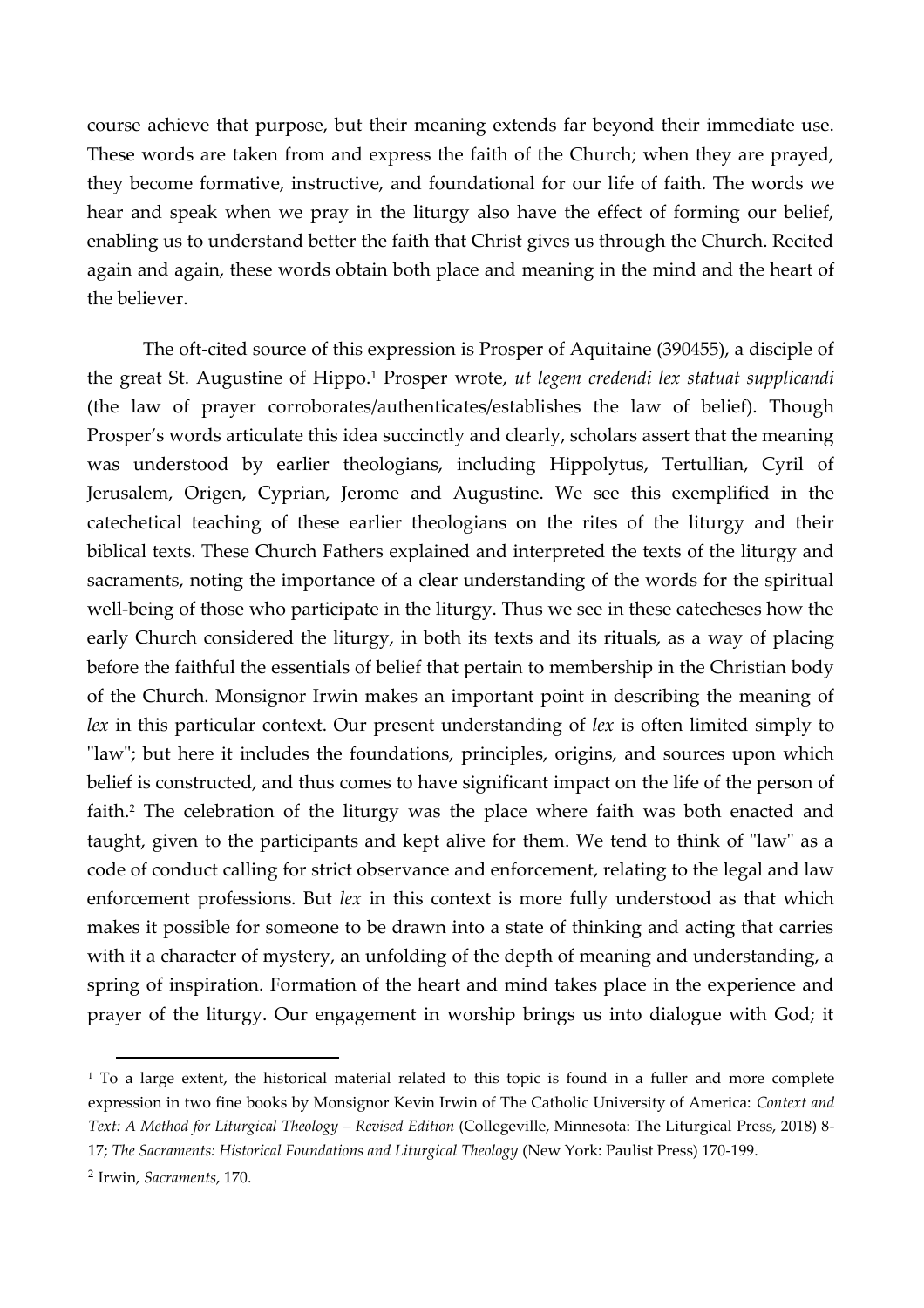establishes and affirms a true relationship with Christ; in the liturgical assembly, we are joined together as members of the Body of Christ in the Holy Spirit.<sup>3</sup> Conscious and active participation in the liturgy profoundly forms us in faith by the grace of the risen Christ.

On the basis of this understanding, we can see why the Church has been so very careful and prudent through the centuries in the choices of its texts for the liturgy. We hear of the various Missals, sacramentaries and lectionaries that developed through time. The Church responded to the needs of the times, always keeping at the forefront the tradition and faith which the earliest texts of the Christian preserved and taught. The renewal of the Second Vatican Council sought to retain this same spirit in its document on the sacred liturgy, *Sacrosanctum Concilium*. In the opening paragraphs of *SC*, the text reiterates the idea that "in faithful obedience to the tradition [...] [the rites] may be given new vigor to meet the circumstances and needs of modern times."<sup>4</sup> Thus the Church continues to form the hearts of believers through the celebration of its rituals, sacraments, and liturgical actions. Changes in such matters, it must be understood, are not arbitrary, but rather founded on both faith and tradition, respectful of the liturgy's mystery, and advantageous for the people of a particular time in history.<sup>5</sup> We know that both faith and tradition continue to develop and grow through time. So we must recognize that what is passed down through the ages to us is not merely a set of laws, but a living tradition, continuous through the centuries, always reforming itself in and from the faith it professes. This is how we can understand *lex orandi, lex credendi* as being an essential element always underlying the renewal and the celebration of the liturgy.

To make this understanding of *lex orandi, lex credendi* both practical and applicable to the work of catechists and teachers, we would like to divide this presentation now into three sections: first, a consideration of the ritual of Baptism; second, a look at the structure of the Eucharistic Prayer; and third, an emphasis of where *lex orandi, lex credendi* leads in the lives of the Church's members. These three topics are not intended to be either exhaustive of what can be said about each of them, or comprehensive of other areas of importance for understanding *lex orandi, lex credendi*. Rather, these three points will offer a way to consider the vast arena of the Church's liturgical life which continues to form and

l

<sup>3</sup> Rick Hilgartner, "*Lex Orandi, Lex Credendi*: The Word of God in the celebration of the Sacraments." *Catechetical Sunday, September 20, 2009* (Washington, DC: United States Conference of Catholic Bishops, 2009) 5.

<sup>4</sup> *SC*, par. 4.

<sup>5</sup> *Catechism of the Catholic Church*, par. 1125.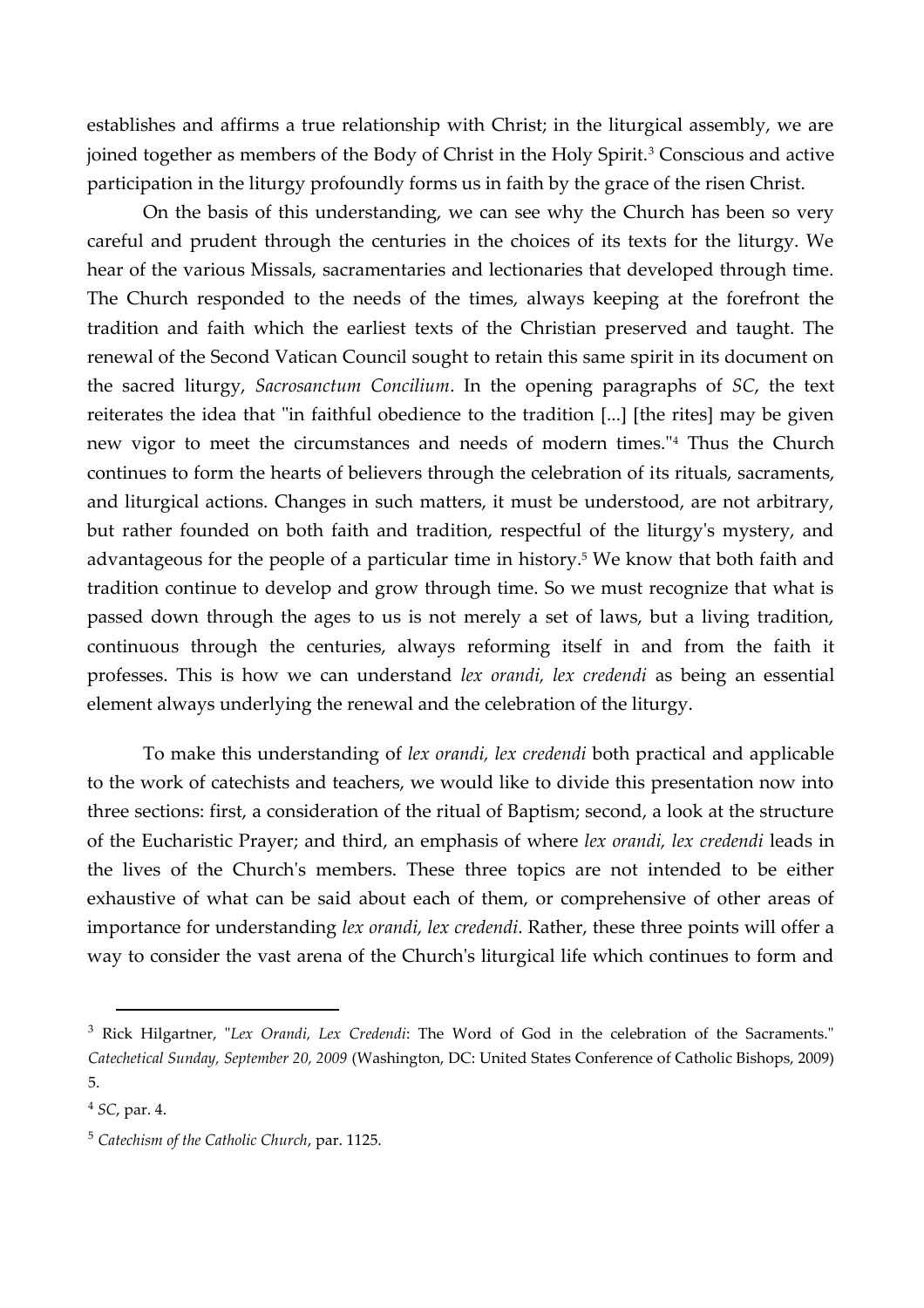evangelize its members in ways that speak with clarity and influence for the growth of faith in the lives of those who make up the Church, the Body of Christ.

#### **1. Baptism**

We cannot stress enough how the rituals within the liturgy are connected to the understanding of *lex orandi, lex credendi*. The actions, the rituals, and the symbolic gestures are all crucial elements of the "prayer" that goes on in the sacramental rites. Too often, we think of prayer simply in terms of "words," forgetting or failing to see how the many gestures present in the rites are essential to community prayer. Such gestures and symbols are especially strong in the celebration of Baptism, particularly in its reformed rituals.

At the close of the Gospel of Matthew, Jesus tells his disciples, "Go and make disciples of all nations, baptizing them in the name of the Father, and of the Son, and of the Holy Spirit, teaching them to observe all that I have commanded you (28:19-20a). These commands of Jesus make it clear that baptism serves to make new disciples who will carry forth both Christ's commands and the gift of God's salvation; and this is to be accomplished in a straightforward manner – by the invocation of the Father, the Son, and the Holy Spirit. This very formula of invoking the three members of the Holy Trinity becomes an essential element of the rite. By means of the ritual prayer the baptized person now carries within them the divine presence; we believe that by this means God dwells within this person in the living presence of the Holy Spirit. The prayer, invoking the three persons of the Trinity, instills belief in the Godhead who calls this individual to make a conscious decision to be a disciple of Jesus Christ.

The ritual action of meeting the one to be baptized at the door of the Church embodies not only entrance into a building meant for prayer and worship, but more especially it symbolizes entrance into a believing community, the members of which gather in this sacred place. Throughout the course of the Church's history, back even to the Scriptures of the Old Testament, we see how God has brought salvation and deliverance to people of faith within the context of *community*. The exodus from Egypt, the return of the Hebrew people from Babylon, the command of Jesus to make disciples throughout the world – all of these narratives speak of God's plan of salvation offered for and within the community, within the Church. Thus the ritual action instructs us that this ceremony constitutes a person's incorporation into a body of believers who will support, encourage, and enliven faith in the newly baptized.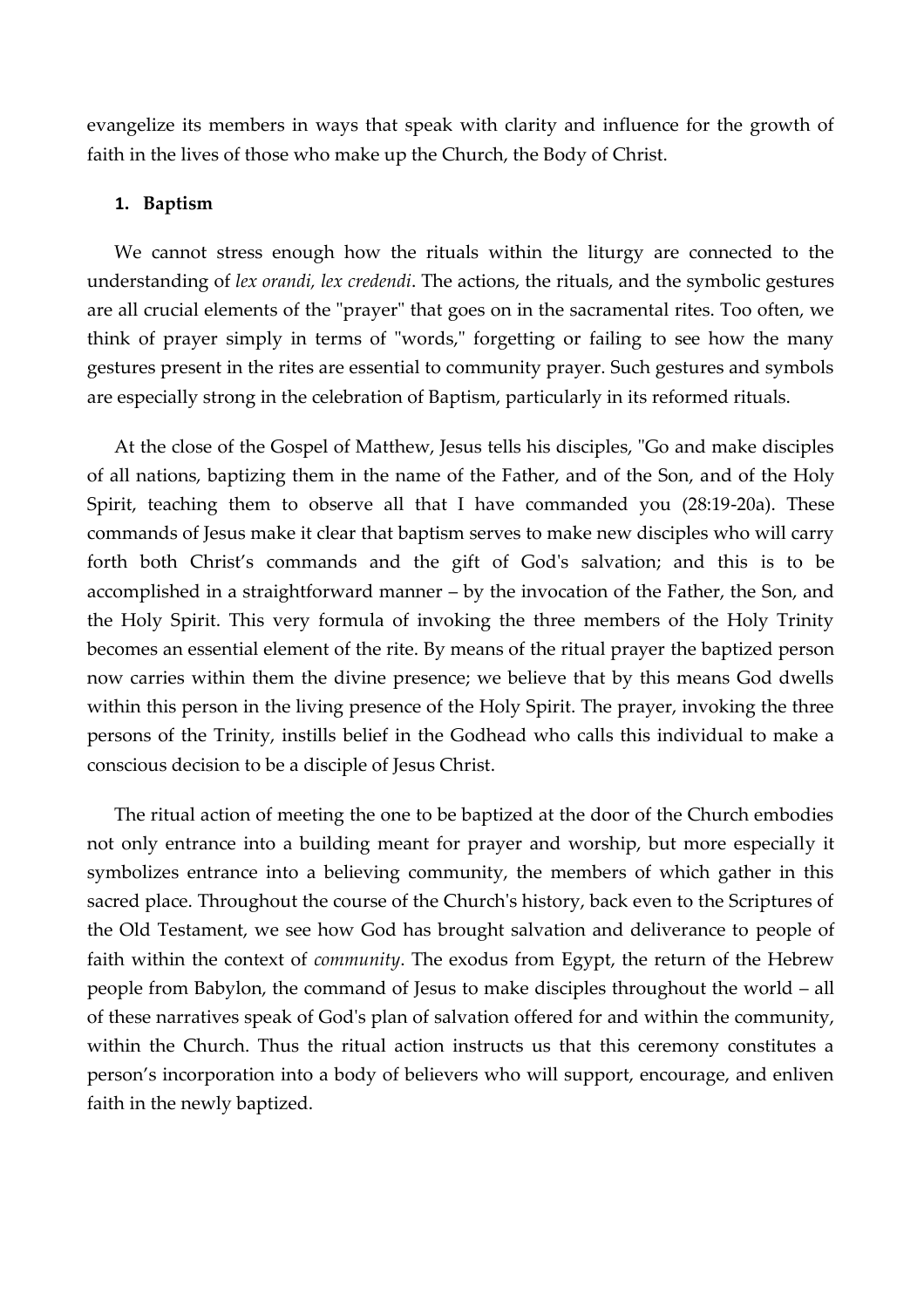Three symbols stand out in the ritual celebration of a Baptism: light, water and oil. When a candle is lit from the paschal candle and given to the candidate – or in the case of infant baptism, to the parents or sponsors of the one being baptized – here the faith of the parents is highlighted. Whoever receives the candle is obliged to pass on the light of faith, to keep this "light of faith" burning brightly. Taking the light from the paschal candle symbolizes how the light of faith draws both the parent (or the sponsor) and the one being baptized into the paschal mystery of Christ. Christian life itself is built upon this understanding that we are sharers in the paschal character of Christ's life. Through our sharing in the paschal mystery, through our death to self, we will walk the path to eternal life. This prayerful gesture implants and fosters in us the belief that our lives have been claimed by Christ; our suffering, like Christ's, is redemptive. This experience entails, we know, a life-long unfolding of the mystery of Christ in each baptized person.

Anthropologists remind us that water is a symbol of both life and of death. In the sacrament of Baptism, immersion in water signifies death to sin and rising to new life. St. Paul affirms that "We were buried with [Christ] into his death, in order that just as Christ was raised from the dead by the glory of the Father, we too might walk in newness of life" (Rom 6:4). The water here represents a tomb, like the one in which Jesus lay after his death; but rising from the waters symbolizes exit from the tomb, coming out into new life in imitation of Christ's resurrection. Likewise, we recognize that water is a basic symbol of life, and the Church thus uses water to remind us of what we believe Baptism to be for the Christian: the way to life through the paschal mystery. On a profound level, water is an essential element of life; without it, we die. The ritual finally reminds us that water is a cleansing and purifying element in our everyday world. The waters of Baptism cleanse us of sin and thus make us true children of God.

Lastly, the use of oil has long been recognized as a sign of strengthening. Athletes were anointed with oil before entering into competition, warriors before entering into battle. In the sacrament of Baptism, the anointing of the one being baptized is not merely a symbolic action, but a true strengthening of the individual for the challenges to be faced in Christian life. The oil symbolizes the strength needed for combat against the "lures and empty promises" employed by the forces of the devil. In combination, all of these meanings, present in the words and actions of the ritual, foster in the believers the understanding that Baptism incorporates a person into the life of Jesus Christ and inaugurates the Christian life. These symbols and rituals give the sacrament its paschal character; they teach and form us in the belief of God's salvific presence and action in our life, and of our need to respond in faith to what is offered us.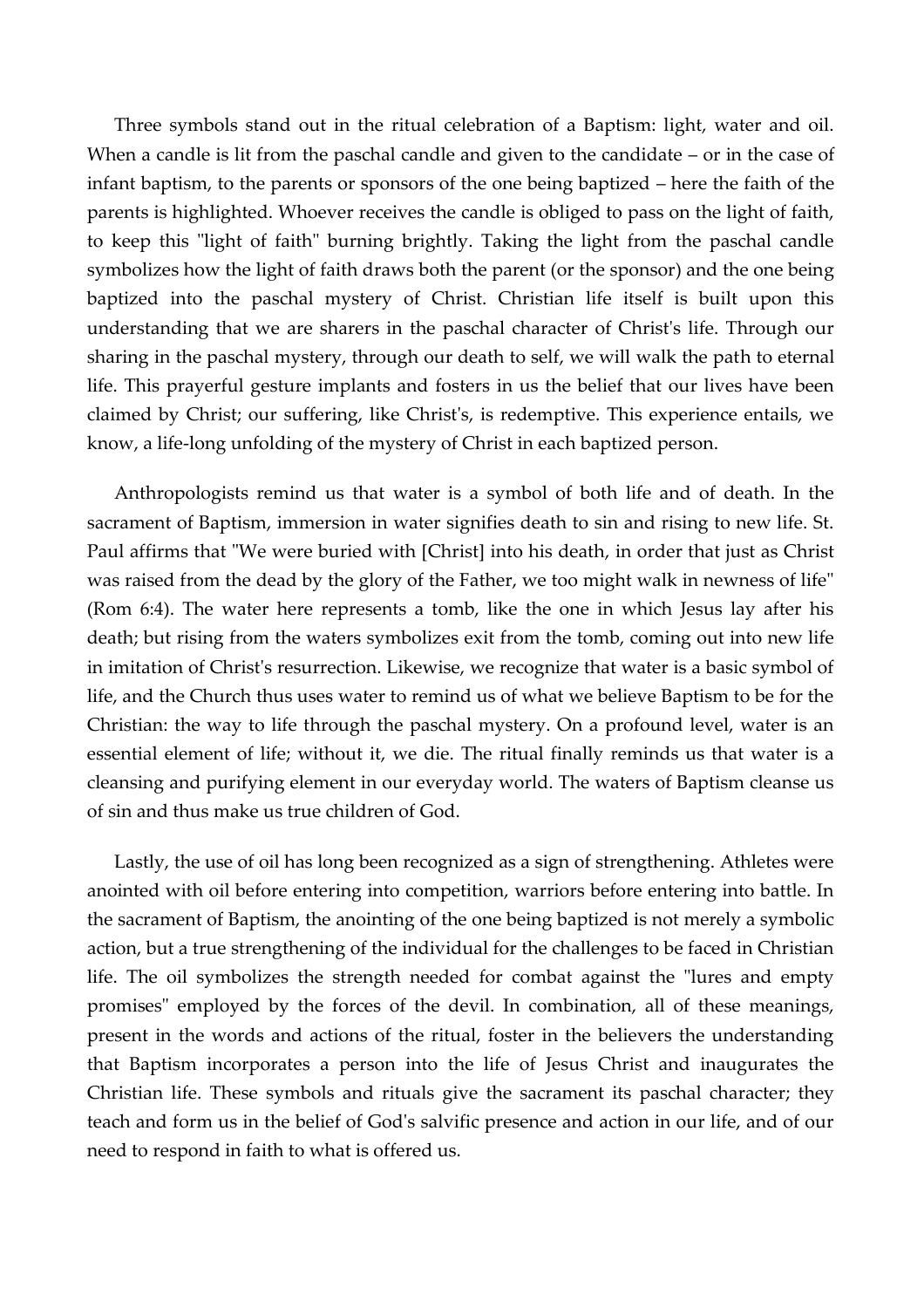#### **2. The Eucharistic Celebration**

In our consideration of Baptism, we focused on the ritual actions and symbols which, as gestures accompanied by prayers, foster our belief that the newly baptized has been incorporated into the paschal life of Christ and established in the community of the faithful. In considering the Eucharist, we will focus specifically on the Eucharistic Prayer, beginning with the Preface and concluding with the Great Amen.

Eucharistic Prayer II is a brief text dating back to the time of Hippolytus (170-235). It contains the essential elements of the *Prex Eucharistica*, presenting in broad strokes the mystery of salvation as celebrated in the Mass. The opening words of the Preface, repeated often among the various other Prefaces, touch on the heart of what the Eucharistic Prayer, and the whole of Eucharist, bespeaks: thanksgiving. "It is truly right and just, our duty and our salvation, always and everywhere *to give you thanks*, Father most holy, *through your beloved Son, Jesus Christ*, your Word through whom you made all things, whom you sent as our *Savior and Redeemer*, *incarnate by the Holy Spirit and born of the Virgin*." In this text we encounter the chief elements of our belief as Catholic Christians: The three Persons of the Trinity; the creation of the world by the Word (as expound in the Gospel of John); the mystery of the Incarnation, God's taking on of human flesh; and the birth of Jesus Christ of the Virgin Mary by the power of the Holy Spirit. We find there also the principal formulary of Christian prayer: to the Father, through Christ. The hearing of these words again and again instills within us an enduring sense of the great mystery of salvation into which we are incorporated as Christians as we participate in this great act of the Church's thanksgiving to God for the gift of our redemption.

The text moves on to address the mystery of redemption through Jesus Christ in a variety of ways, all of which touch on the fulfilling of the divine will and thus gaining for the Father a holy people. The next elements of the text evoke the passion, death and resurrection of Christ, expressing the ancient tradition of what constitutes the paschal mystery. There is indeed some danger that our appreciation may be dulled simply from hearing the text so frequently; and yet it unfolds the tremendous fact of our salvation and redemption through Christ. But there also lies its importance: the Preface serves to open each Eucharistic prayer with this essential expression of what we are doing – giving profound thanks for the astonishing gift of our redemption.

In the Scriptures, the word "holy" refers to that which is entirely other, what is in a sense other-worldly, something or someone with the status of being set apart. In the prophet Isaiah's experience of God in the temple, the seraphim call out, "holy, holy, holy."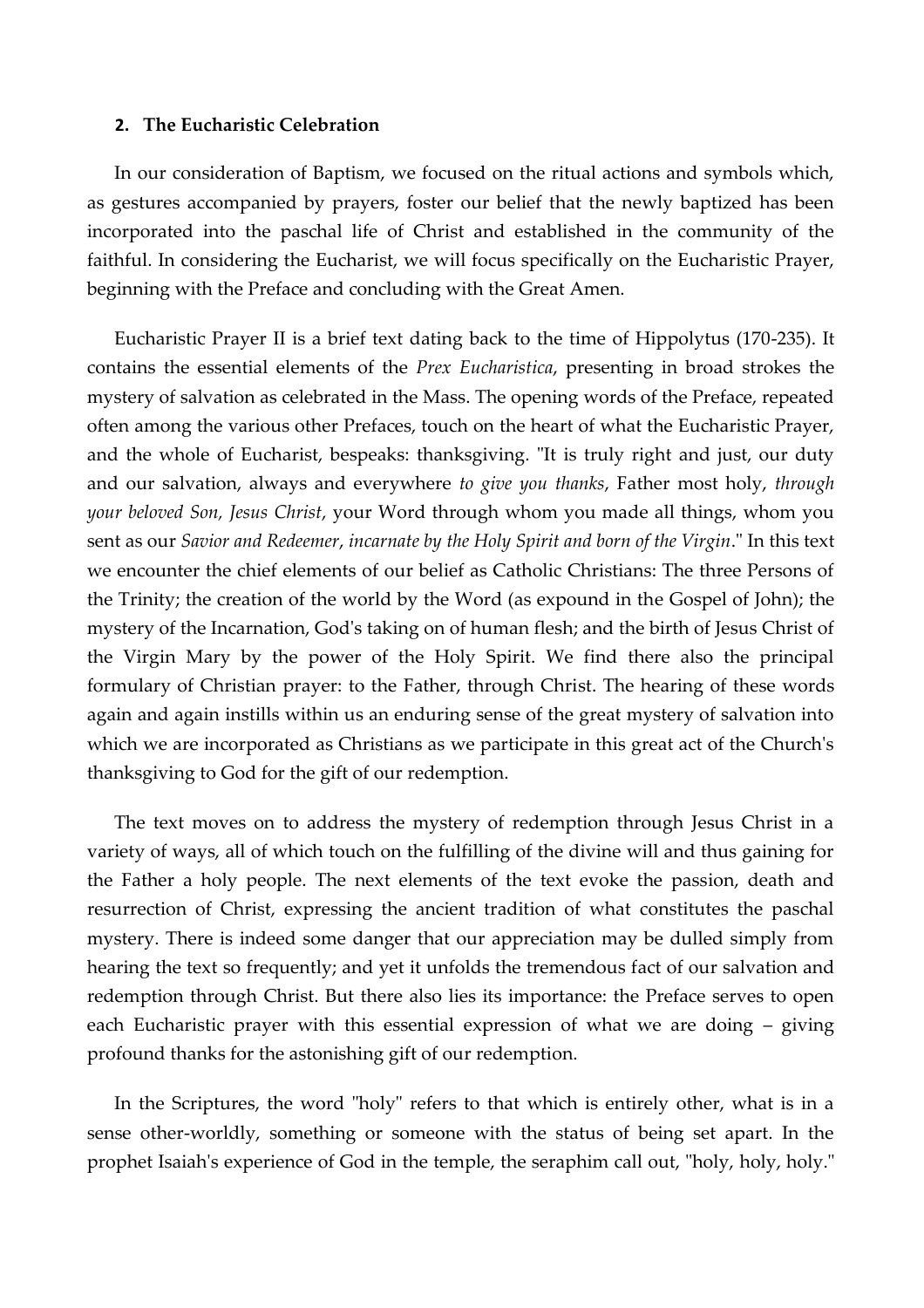The triple repetition emulates the Hebrew mode of expressing the superlative. Thus in the hymn after the Preface we become aware of and give expression to our affirmation of God's greatness, manifest in the gift of redemption celebrated in these mysteries. Following the hymn, the text of the Eucharistic prayer again iterates this triple "holy," drawing us into the divine action of the all-Holy One who sends the Holy Spirit to remake the simple gifts of bread and wine as the Body and Blood of the risen Christ, the lifegiving presence of our Redeemer. We are further impressed in the words of the rite with the importance of the term "holy": "You are indeed *Holy*, O Lord, the fount of all *holiness*. Make *holy*, therefore, these gifts, we pray, by sending your Spirit upon them." The text goes on to specify, "so that they may become for us the Body and Blood of our Lord Jesus Christ." The prayer that the priest proclaims expresses for us that supremely important object of faith: the gift of the Body and Blood of the risen Lord, Jesus Christ, as food for a pilgrim people. Our belief in this mystery of transformative grace is clearly demonstrated in the emphatic dual expression of its holiness – the hymn and the words that follow. Here *lex orandi, lex credendi* is of upmost importance, underlying and supporting the very heartbeat of the reciprocal nature of the Eucharist. We give thanks again and again because of God's abundant outpouring of salvific gifts, most profoundly represented in the offering to us of His Son in the Eucharist.

The prayer/invocation of the Spirit upon these gifts also brings forward another mystery of our belief: this same Holy Spirit that transforms the gifts also continues to bring about the transformation of our lives, represented in our simple offering of bread and wine. By our Baptism, the Holy Spirit resides within us, prompting us in the ways of God's commands and the precepts of the Gospel. When we celebrate the Eucharist, we enter into a world that is infinitely more expansive and capacious than the world contained by our earthly existence. Heaven itself comes to us in the Eucharist by the invocation of the Holy Spirit: we are drawn into the realm of grace, and this experience calls forth and forms in us the belief that here, in these sacred mysteries, heaven and earth are joined. We participate on earth in something that is heavenly, otherworldly; and all this comes to pass as God's gracious gift to us.

At the moment of consecration, the words of institution, which explicitly recall the events of the Last Supper, tell us of God's gift – my Body which will be given up for you. We also hear in these words what the effects are that come about through the self-offering of Jesus Christ – the forgiveness of our sins. The saving death of Christ has sealed an eternal covenant with God, once and for all, for the reconciliation of heaven and earth. These words, taken from the gospel accounts of the Last Supper, become important for understanding how reconciliation takes place through the celebration of the Eucharistic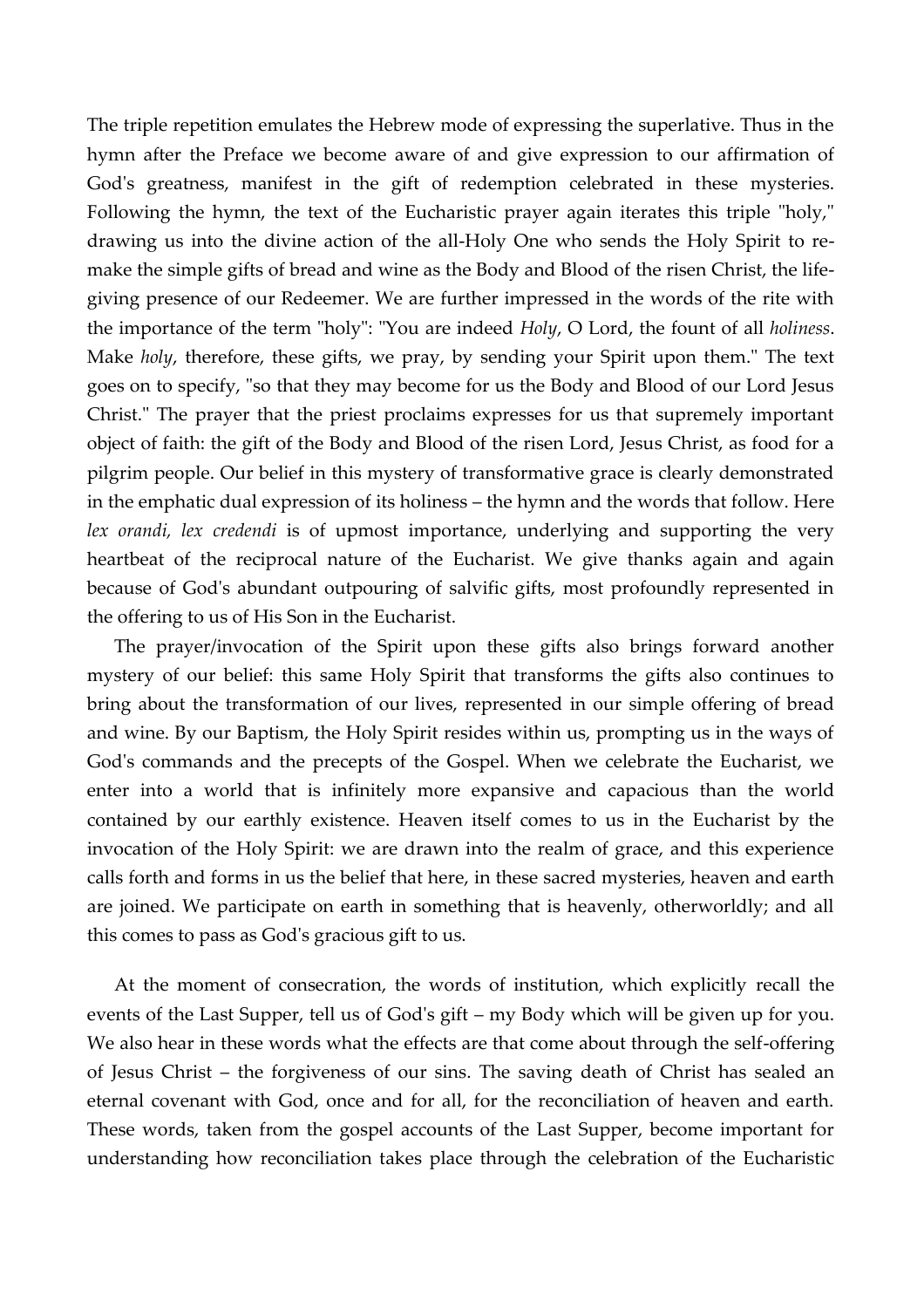mysteries. It is not understood to be a substitution for the sacrament of Reconciliation, yet the Council of Trent reminds us that the Eucharist itself is a sacrament of reconciliation. We are cleansed and purified by the saving words and action of the Mass, and our very faith in the efficacy of what we do is strengthened. *Lex orandi, lex credendi* describes the cycle by which we are continually drawn ever more deeply into the meaning of the sacrament we celebrate.

Present in all the Eucharist Prayers is the "remembrance" (*anamnesis*). These words recall the death and resurrection (and often the ascension) of Christ as our means of fulfilling Christ's command to "do this in memory of me." This short prayer bears a special nuance as remembrance, carrying the believer into the "final time" or eschatological age: as we await the final coming of Christ, we have come into that sacred time in which we profess the belief that Christ will come again in glory to judge the living and the dead. By remembrance of this key event in salvation history, believers enter into the paschal mystery, realizing that in following Christ, one's life becomes, like Christ's own life, an oblation, an offering, a surrendering of one's will to the Father.

The rite soon brings us to the "intercessions" which remember the earthly Church and its leaders, and those who have passed beyond earthly existence through the portals of death. The *lex orandi, lex credendi* here is linked to the words of the Nicene Creed that affirm belief in eternal life ("the resurrection of the dead and the life of the world to come). Intercessory prayer, an element of great antiquity in Judeo-Christian tradition, has a place of significance in the Eucharistic prayer and thus takes on an important role in the life of every believer.

The Eucharistic Prayer concludes with the great doxology: the entire prayer, from beginning to end, is addressed to the Father and made by the Church through the intercession of the Great High Priest, Jesus Christ. *Through*, *with*, and *in* Christ, in the unity of the Holy Spirit, we offer glory and honor to the Father, the Source of all blessing. The importance of the form we give to our intercession – through, with, and in Christ – might be more clearly expressed in English. We pray, "through him, with him, and in him," and people sometimes ask, "who is the 'him' in this doxology?" The Italian of the missal is much more straightforward: *per Cristo, con Cristo, e in Cristo*. This great doxology acknowledges in a prayer of praise the Triune God; it calls forth an affirmation of belief in the great concluding "amen," which thus merits our full-throated assent.

So much more could be said about the instances of *lex orandi, lex credendi* that are present in the Eucharistic celebration. We have simply highlighted here some elements of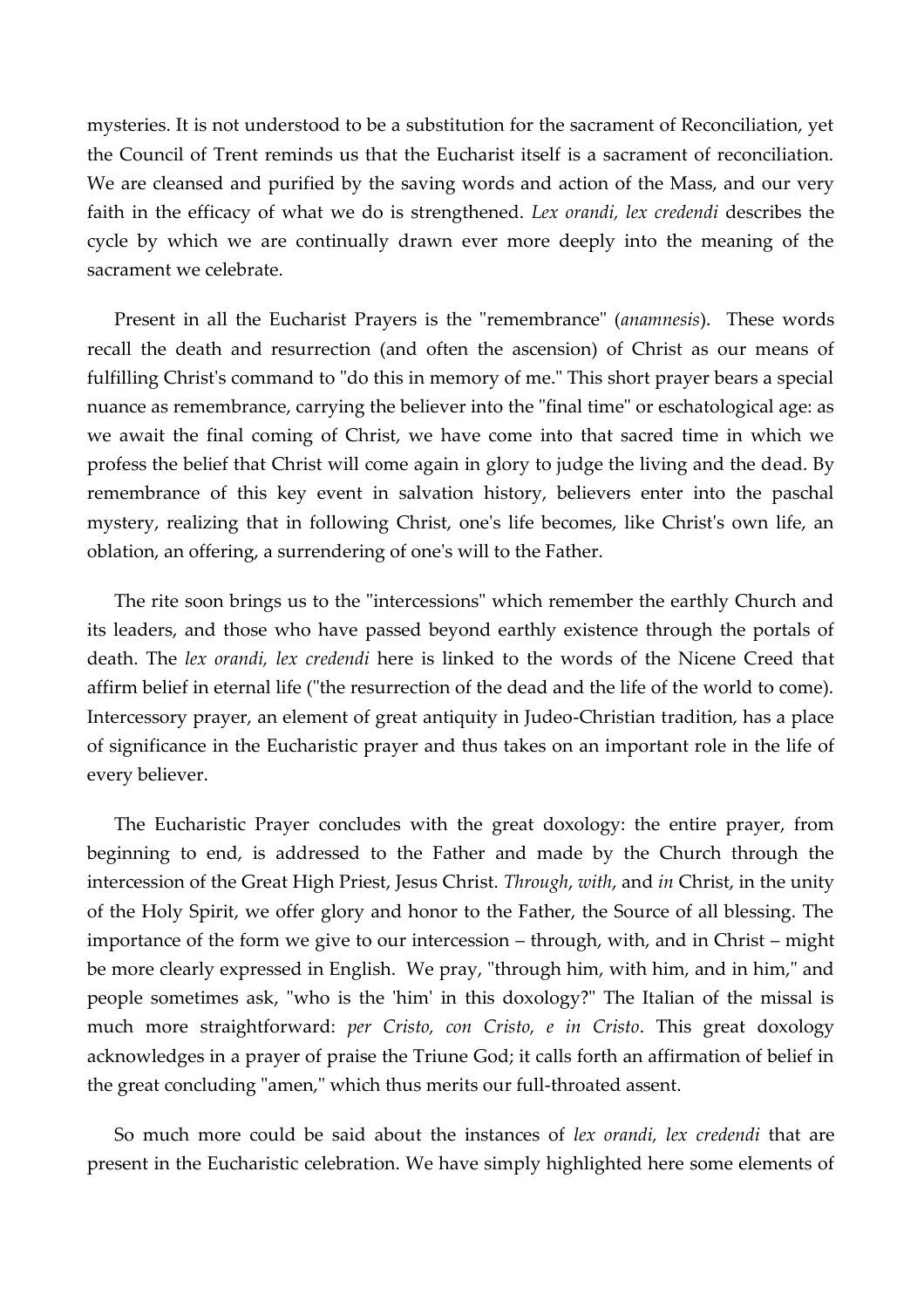the Eucharistic Prayer that give shape to the profound experience of prayer and belief walking hand-in-hand.

### **3. Lex Vivendi**

 $\overline{a}$ 

In the celebration of the Eucharist, the prayer we recite and hear proclaimed leads to belief in the God who, having saved us, calls us to follow his Son by imitation of the Son's words and deeds as presented in the Gospel. At the end of the Eucharist, we are commanded to go forth in the *Ite missa est*, to live what we have professed, to witness to our beliefs, and to express the discipleship first given in Baptism and renewed in each Eucharistic celebration. In the context of discussing *lex orandi, lex credendi*, it is essential that we not forget that the process leads to what we might call *lex vivendi* – living out the faith that we have both heard proclaimed and professed ourselves. In his Post-Synodal Apostolic Exhortation *Sacramentum Caritatis*, Pope Benedict XVI articulates the essential links between the celebration of the Eucharist and the living witness expected of the faithful. "The Eucharist, as a mystery to be 'lived,' meets each of us as we are, and makes our concrete existence the place where we experience daily the radical newness of the Christian life. The eucharistic sacrifice nourishes and increases within us all that we have already received at Baptism, with its call to holiness, and this must be clearly evident from the way individual Christians live their lives."<sup>6</sup> There can be no divide between the way we believe and the way we live. This is evident in Jesus' condemnation of the leaders of his time who do not do what they profess (Matt 23:1-12; Mk 12:38-39; Lk 11:37-52).

In his Apostolic Exhortation, *Gaudete et Exsultate*, Pope Francis emphasizes the importance of consistency between prayer and worship united to a spirit of loving care and service to others. He writes, "Prayer is most precious, for it nourishes a daily commitment to love. Our worship becomes pleasing to God when we devote ourselves to living generously, and allow God's gift, granted in prayer, to be shown in our concern for our brothers and sisters."<sup>7</sup> Both prayer and worship bring about results which build up the kingdom of God, increase moral sensitivity to the needs of others, and make us ready to serve wherever need arises, regardless of who those in need may be. The rituals and symbols, the prayers and invocations of sacramental encounter continually call the Christian to go beyond what is expected, to assist others with the love and compassion of

<sup>6</sup> Pope Benedict XVI, *Post-Synodal Apostolic Exhortation Sacramentum Caritatis* (Roma: Editrice Vaticana, 2007) par. 79.

<sup>7</sup> Pope Francis, *Apostolic Exhortation Gaudete et Exsultate* (Roma: Editrice Vaticana, 2018) par. 104.